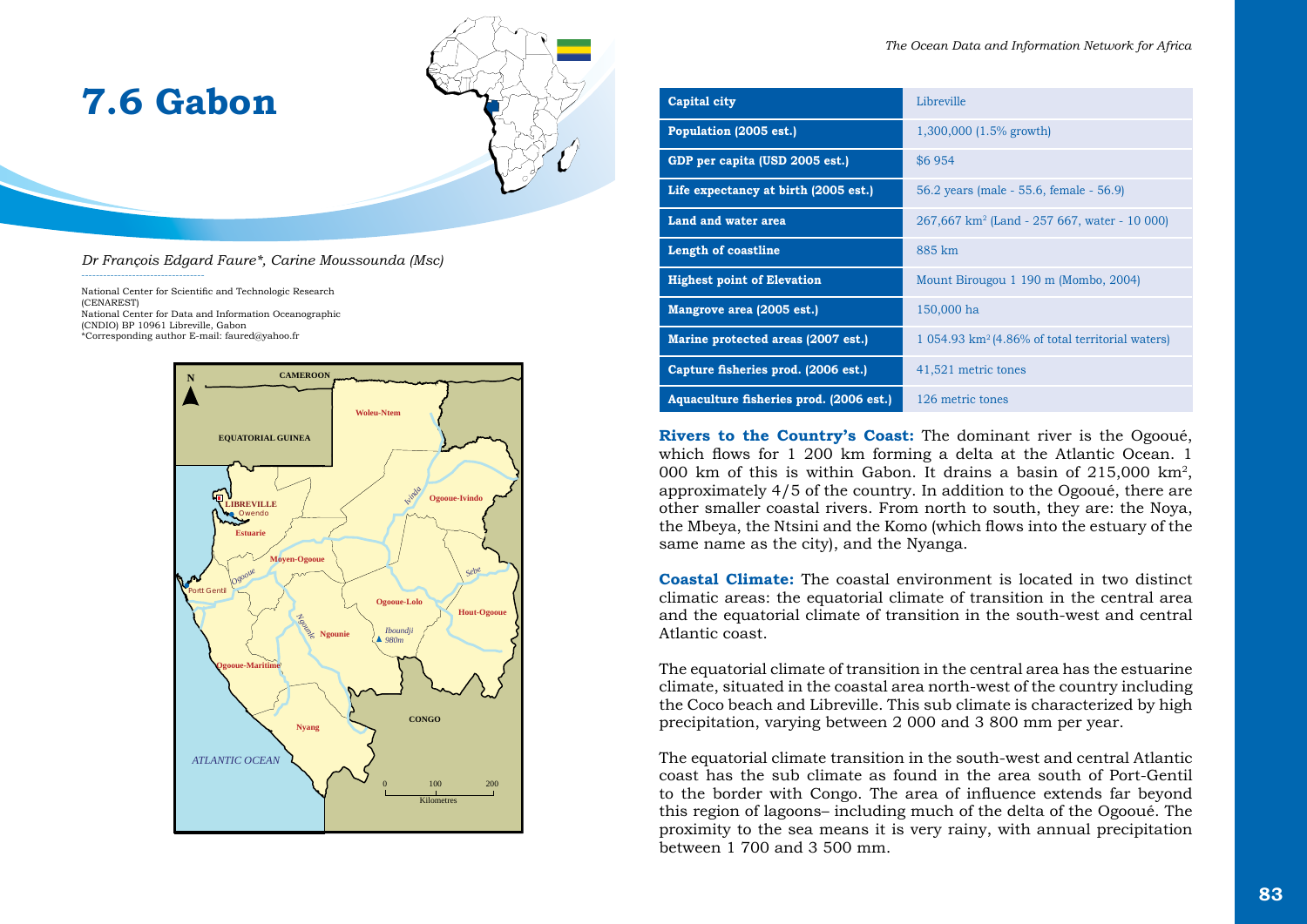#### *The Ocean Data and Information Network for Africa*

There are two main climatic seasons: the dry season and rainy season, with periods of both wet and dry throughout. For example, we present the temperatures and precipitation recorded for Libreville and Port-Gentil (Tables 1 - 3).

#### *Table 1. Libreville average annual temperatures (1991-2000).*

|     | 1991 | 1992 | 1993 | 1994 | 1995 1996 1997 1998 |  |                                                                   | 1999 | 2000 |
|-----|------|------|------|------|---------------------|--|-------------------------------------------------------------------|------|------|
| Max |      |      |      |      |                     |  | 27,6 27,2 27,6 27,3 27,8 27,5 27,5 28,2 27,5 27,6                 |      |      |
| Min |      |      |      |      |                     |  | 24,9 24,7 24,9 24,8 25,2 24,8 24,6 24,8 24,6 25,1                 |      |      |
|     |      |      |      |      |                     |  | Range $2,7$ $2,5$ $2,7$ $2,5$ $2,6$ $2,7$ $2,9$ $3,4$ $2,9$ $2,5$ |      |      |

 *(Source: Direction of the French Central Meteorological Office)*

#### *Table 2. Annual total precipitation and days of rainfall in Libreville (1991-2000).*

|                                            | 1991   | 1992   |                | 1993 1994 1995 |                      | 1996 1997 |     | 1998 | 1999                               | 2000 |
|--------------------------------------------|--------|--------|----------------|----------------|----------------------|-----------|-----|------|------------------------------------|------|
| <b>Total</b><br>volume of<br>precipitation | 2167.8 | 2663.3 |                |                | 2423.2 2330.7 2392.3 |           |     |      | 3337.1 2747.1 2669.6 2595.9 3345.5 |      |
| (m1)                                       |        | 3      | $\overline{2}$ | $7^{\circ}$    | $\mathcal{E}$        |           |     |      | Q.                                 |      |
| No of days<br>of rainfall                  | 198    | 196    | 186            | 157            | 172                  | 189       | 207 | 217  | 203                                | 193  |

*(Source: Direction of the French Central Meteorological Office)*

#### *Table 3. Averaged temperatures in Port-Gentil (1992-2001).*

|            |  |  | 1992 1993 1994 1995 1996 1997 1998 1999 2000 2001 |  |  |
|------------|--|--|---------------------------------------------------|--|--|
| Average 26 |  |  | $26.3$ 26.2 26.5 26.2 26.2 27.4 26.7 26.5 26.3    |  |  |

*(Source: Direction of the French Central Meteorological Office)*

**Coastal Geomorphology:** The coast of Gabon is characterized by a diversity of coastline, including: low rocky areas, sand and mud flats, cliffs, beaches, estuaries, lagoons and delta areas. The coast of Gabon has three main morphological units spread from north to south.

The first unit is a large estuarine area in the north-west, between 1°09' north on the border with the Republic of Equatorial Guinea, and the position of the geographic equator, near the village Nyon. This area comprises three main estuaries: Mouni estuary, Mondah estuary and



*Figure 1. Erosion of a beach in Port-Gentil.*

Komo estuary. This stretch of coastline is distinguished from the rest of the Gabonese coasts by its rocky low-lying areas dominated by sandy deposits, and mud flats covered by the mangroves.

The second unit is a complex delta in the centre of the country, formed by the mouth of the Ogooué. It lies between 0°30' and 1°30' latitude south, between the southern region of Wonga-Wongué and the mouth of the lagoon to Olende Fernan Vaz. The system is complex. The part of the delta oriented to the north is asymmetrical and large, whereas to the south the delta is smaller.

The third morphological unit runs in roughly a straight line from the north-west to south-east. It is characterized by barrier beaches delineating the vast lagoons from the coast. The coast is linked to a series of lagoon systems, stretching from the lagoon Fernan Vaz, in Gabon and beyond the border with Congo. The lagoons within the system vary in size. Among the most important there are the lagoons of Fernan Vaz Nkomi, Ngove, Ndogo and Banio.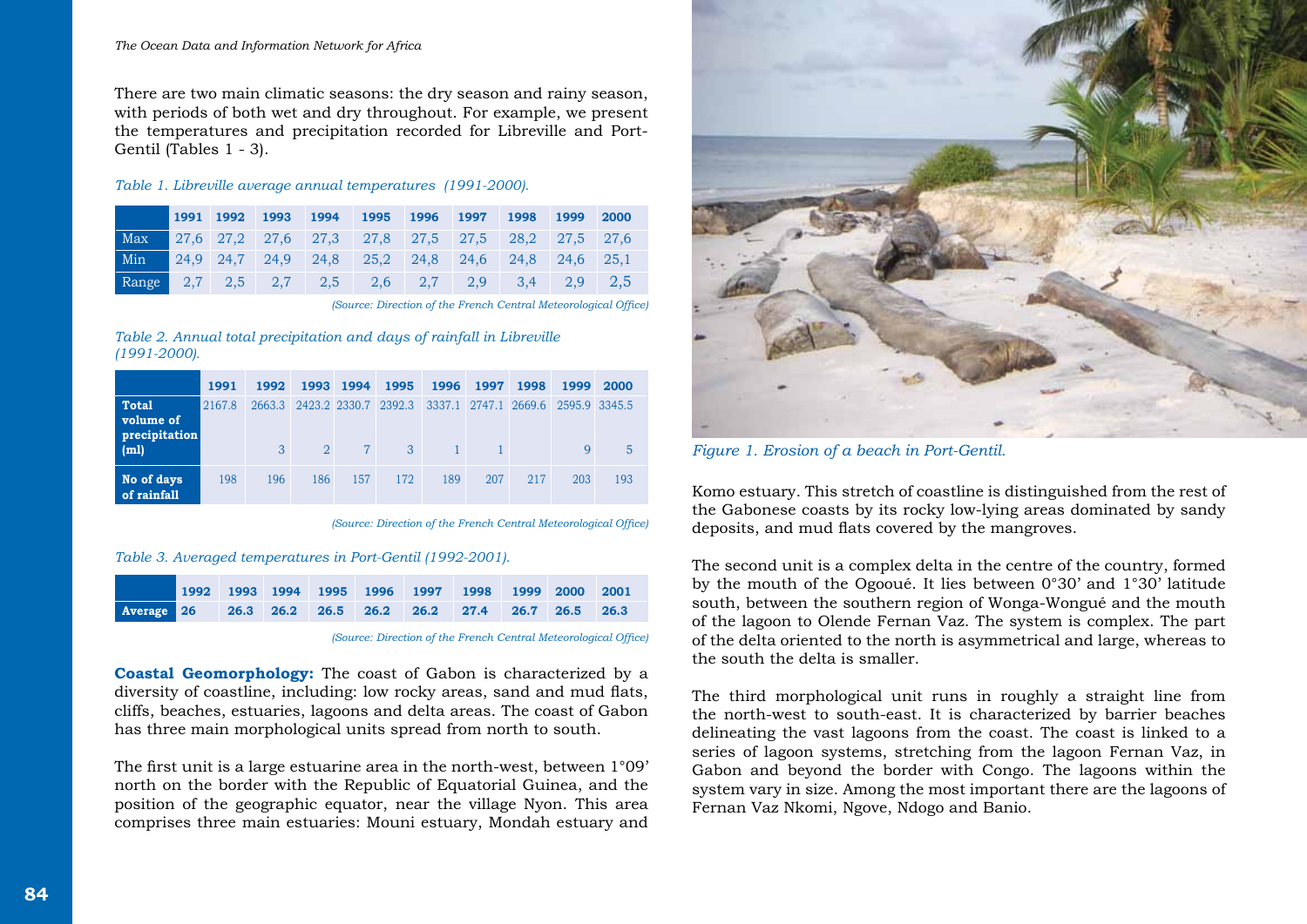The continental shelf width varies between 15 and 40 km in the north of Cape Lopez, and rarely beyond 80 km wide south of this point. Usually at the shelf limits there is a strong drop in depth corresponding to isobaths of 120/130 metres. This was the extent of the former shoreline of the coastal environment during the Palaeolithic era.

**Coastal Habitats:** The land area of Gabon is 267,667 km2 of which 2/3 are covered with forests. Many rivers flow to the coastline with an area of 10,000 km2 that flow into estuaries (north), the delta (centre) and lagoons (south) of Gabon. Several ecosystems are found along the coast of Gabon. The dominant systems are mangrove, coastal savannah, and coastal forests. These ecosystems are diverse in terms of flora. The fauna of the mangrove forests of Gabon are also quite diverse, though little is documented. Gabon has nearly 395,000 ha of mangrove (Rabenkogo, 1995), divided among the following: the estuary of the Muni, the Bay of Mondah, the Komo estuary, the delta of the Ogooué and the southern coastal lagoons. Mangrove forests provide coastal communities of Gabon with needed resources, including firewood and wood for construction.

**Coastal Observations:** A tide gauge has been installed and operational at the port of Owendo since August 2008. A tide gauge is proposed to be installed in Port-Gentil. In addition, the Gabonese Government has been discussing the possibility with the Intergovernmental Oceanographic Commission (IOC) to deploy three buoy profilers that will contribute towards the ARGO programme. The development of this programme in Gabon will strengthen its system of coastal observation. Weather stations exist in Libreville and Port-Gentil, and one rain gauge exists at Gambia.

**Ports and Harbours:** After petroleum, the second greatest economic resource of the coast of Gabon is trade through the ports Owendo-Libreville and Port Gentil. Indeed, maritime transport is of particular importance to Gabon. Approximately 90% of the country's foreign trade is carried by sea. Imports include food and manufactured goods. Exports are based primarily on timber, manganese and oil. In terms of traffic, results of operations of the port of Libreville-Owendo during the years 2004 and 2005 have been rising sharply. Thus, the total volume of goods handled at Owendo rose from 4,548,722 tones in 2004 to 5,720,252 tones in 2005, an increase of 25.8%. Conversely, activity in Port-Gentil has deteriorated, partly because of lower volumes of oil and forest products exported. Its traffic is therefore decreased from 14,222,204 tones in 2004, to 14,034,058 tones in 2005, a decrease of 1.3% (EPA, 2007).

**Coastal Economy:** The largest coastal economic activities are offshore petroleum extraction activities, port activities, fishing, forestry, mining and tourism. Tourism and fisheries are described in the following sections.

**Coastal Tourism:** Coastal tourism contributes more than 80% to the national tourism industry, and the coastline offers great opportunity for tourism. This includes bathing, sight seeing and sports, particularly sport fishing. Tourists, residents and foreign visitors, tend to benefit from the quality of beaches with gentle slopes and relatively moderate swell. The most famous are in the provinces are 1) Estuaire (la Sablière, Cap- Estérias, la pointe- Dénis, Pongara, Ekwata, Nyonié), 2) Ogooué-Maritime (Cap Lopez, Ozouri, Olendé, Iguéla, Sétté-Cama), and the 3) Nyanga (Mougagara, Panga, Mayumba).

Tourism sight seeing is predominantly based on the observation of marine animals such as turtles, dolphins, whales and orcas that frequent Gabonese waters.

On 30 August 2002, Gabon created 13 national parks, 4 of which are located along the coast of Gabon: Akanda, Pongara, Loango and Mayumba. The network of thirteen national parks covering a total of 2,837,000 hectares, more than 10.6% of the total land area (Vande Weghe, 2007).

In addition, there is also the presidential reserve of Wonga-Wongué bordering the Ogooué northern delta.

**Fisheries:** In Gabon, the biodiversity of the marine environment is considerable. Covering an area of nearly 265,000 km2, Gabonese waters contain a wide variety of fish and crustaceans, and support larger organisms such as whales. Port-Gentil was in fact a whaling port until the late 1940s.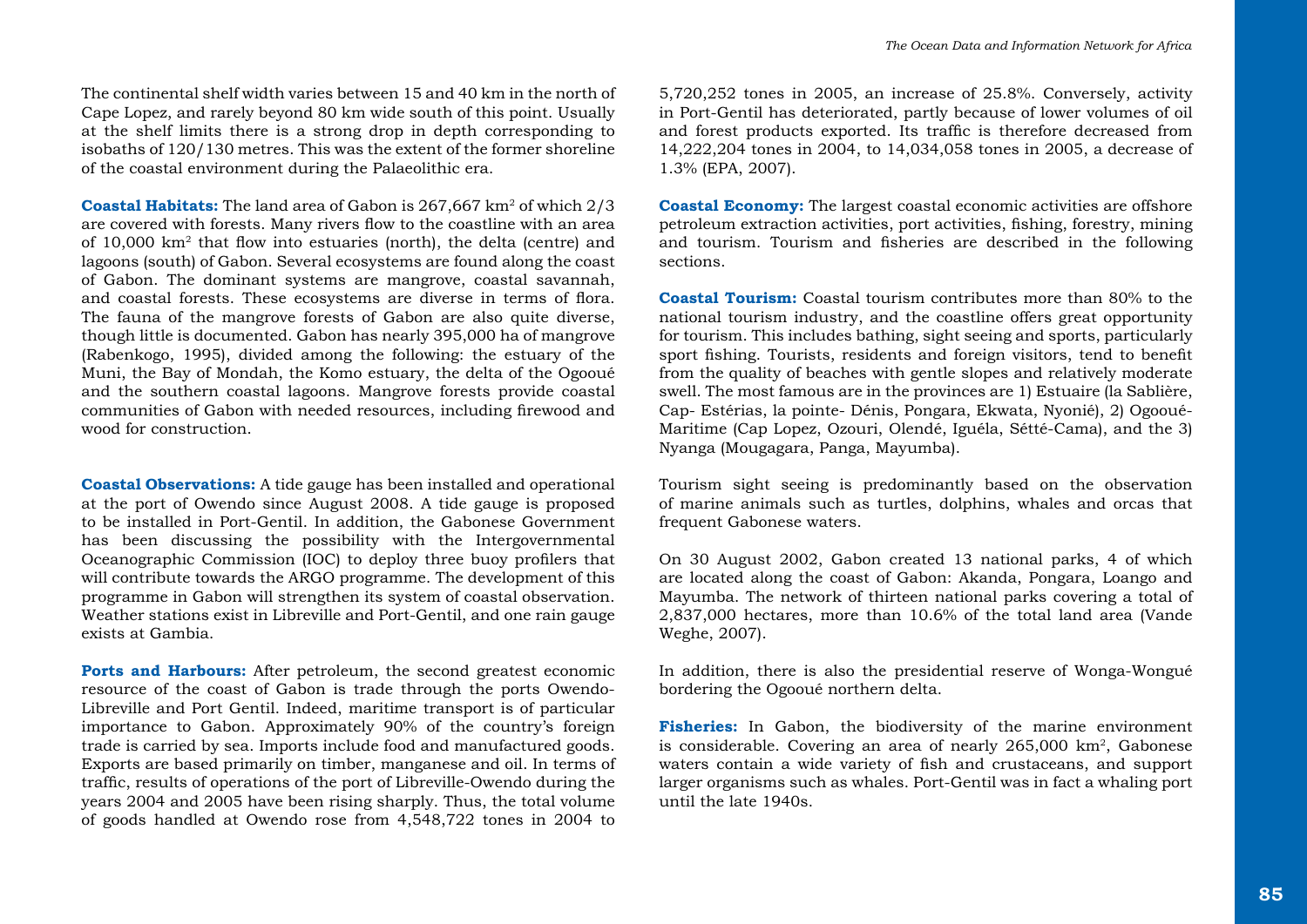The demersal species fisheries are estimated at a potential 312,480 tones per year. Small pelagic fisheries (such as sardines and mackerel), are estimated at 153,000 tones per year. The estimated potential of large pelagic fisheries is around 250,000 tones per year for the entire region of the Gulf of Guinea (EPA, 2007). Large pelagic (tuna and other species) as well as the deep shrimp and cephalopods are operated on a seasonal basis within the framework of fisheries agreements with the European Union, Japan and China.

A decree of 1994, regulating fishing in Gabon, divides the waters under national jurisdiction in fisheries as follows:

- y *Zone 1:* including inland waters (rivers, lakes, lagoons) and extends to the mouth, and is strictly reserved for the fishing activities of nationals
- y *Zone 2:* extends from the mouth to 3 nautical miles, and is reserved for artisanal fisheries
- y *Zone 3:* which cover 3 to 6 nautical miles, are reserved for activities of the local fishing industry
- *Zone 4:* which runs from 6 to 12 miles, is only authorized to nonnational vessels.

The division of the Gabonese coast Effectives Fishing Areas (PTA) has five main sections. The fishing sector employs about 21,000 people. It generates an annual turnover of 41.5 billion CFA francs, and contributes to gross domestic product (GDP) up 1.5%. The industrial fishing fleet in 2003 was 87 vessels. Shrimp is the dominant and lucrative catch, with 9 500 tones taken in 2005. Artisanal fisheries (marine and continental) include a wide variety of fish species, with a production of 32,240 tones in 2005 (EPA, 2007).

**Mineral Resources:** Oil is the principal mineral resource on the Gabonese coast, with exploitation beginning in the mid 1950's. Since the late 1980's, oil production seems to have slowed. Indeed, between 2003 and 2005, production has stabilized at around 13 million tones. The extraction of sand for industrial purposes, particularly in the area of Libreville and Port-Gentil, is one of the major mineral resources of the coast. Limestone quarries are also located in the province of Estuaire (Ministère de l'Environnement et de la Protection de la Nature et de la Ville, in Gabon: Profil Environnemental de la Zone Côtière, 2007).

**Agricultural Products:** Agricultural production in coastal areas is very low and soils are of low agricultural potential. The main food crops include plantain, cassava, taro yam, sweet potato, maize, and groundnuts. Urban and peri-urban agriculture takes place especially in the coastal zone. Produce includes tomatoes, amaranth, eggplant, okra, peppers, onions, and coconuts.

**Other Marine Resources:** Gabon is rich in marine and coastal biological resources, particularly mangroves, and fisheries which are exploited by the Gabonese population. From the perspective of the biological potential, marine primary productivity of Gabonese marine waters is high- around 1704 mg C m-² day-1 (Ministère de l'Environnement et de la Protection de la Nature et de la Ville, in Gabon: Profil Environnemental de la Zone Côtière, 2007). This productivity is higher in the south and around Cape Lopez (Port-Gentil). This environment is the limit of cold water and rich marine life from the Benguela Current, including an abundance of small pelagic species. The Guinea Current, with warmer waters, produces large pelagic fish such as tuna. The point of contact with these bodies of water in Gabon provides diverse and abundant living marine resources.

*Figure 2. Mangroves in the bay of Mondah.*

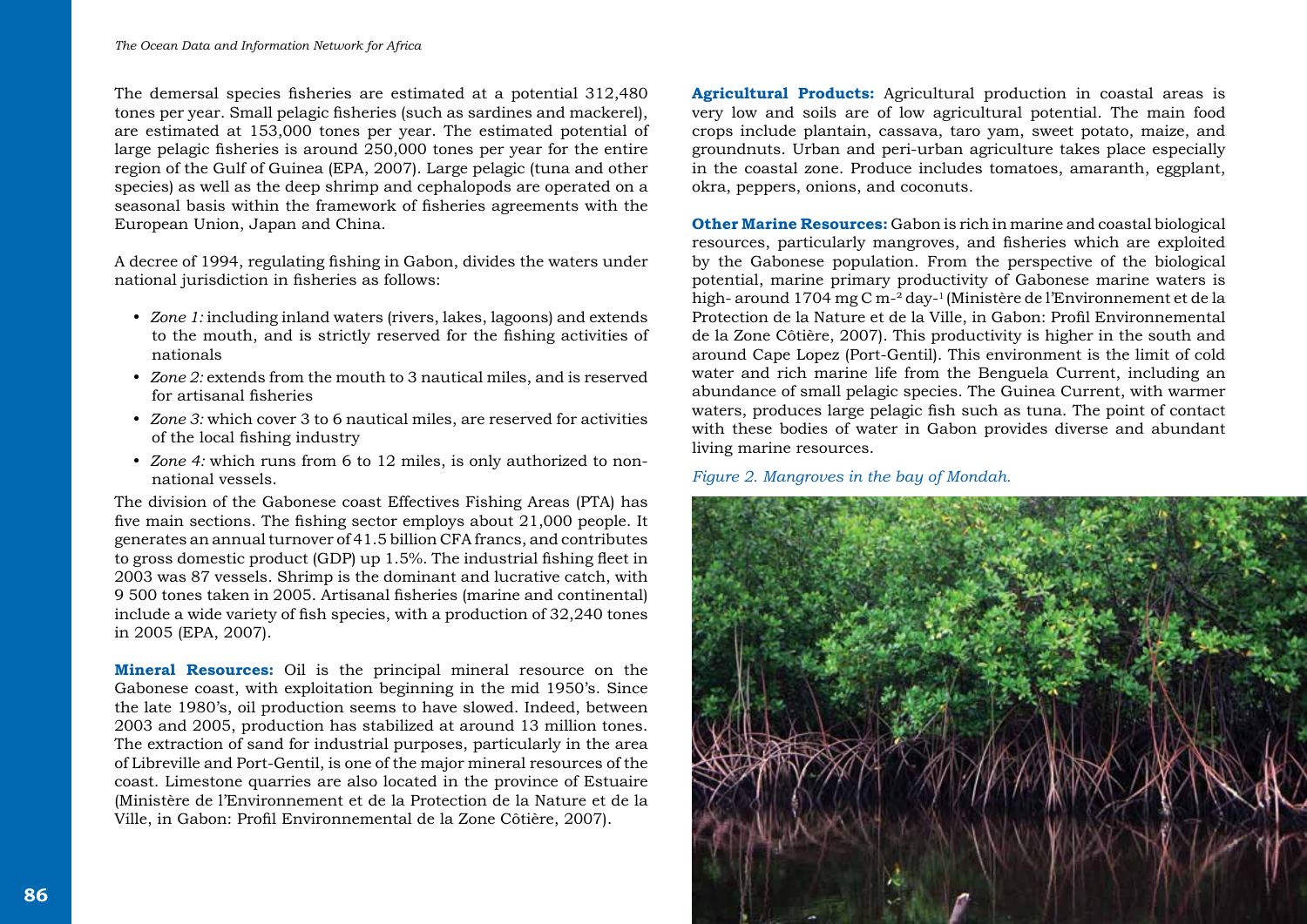Marine animals are also present and appreciated by many tourists every year. The leatherback turtle *(Dermochelys coriacea)*, and three other species of marine turtles visit Gabonese beaches. There are Green turtle *Chelonia mydas* and the Hawksbill turtle *Eretmochelys imbricate* abundant in the Bay of Mondah. The Olive Ridley *Lepidochelys olivacea* is the only turtle seen fairly regularly south of Port-Gentil and is more common.

#### **ADDRESSING COASTAL KEY ISSUES AND HOT SPOTS**

Gabon has a large maritime area estimated at about 265,000 km2, which includes a territorial sea of 12 nautical miles (expandable to 24 miles) of exclusive economic zone Better Term Needed. The large coast and marine waters are rich in mineral and biological resources. Navigation, port activities, exploitation of marine resources, tourism, and coastal development all play important roles in the development of the country. Paradoxically, the country lacks data for managing these resources and activities, particularly in the area of oceanography.

The coast of Gabon is characterized by diverse ecosystems and coastline. These are threatened by rising sea levels, coastal erosion, pollution, and over exploitation. In fact, in certain coastal areas there have been 100 to 250 metre advancements of the shoreline inland since 1950, for example Cape-Lopez to the north of Port-Gentil (Rabenkogo, 2007).

In the south of Libreville, in the Owendo area, a rate of 3 metres per annum advancement of the shoreline has been recorded since 1980 (NTOLE,. 2008).

At Nkomi the lagoon mouth has undergone considerable modification since the 1980's. Compared to the situation of 1957, the sand bank of the Ozouri mouth had moved back 2.5 km by 2000, and the mouth of Olendé (Bar of Arabic) has moved back 4 km (Rabenkogo, 2007).

Mangrove systems have disappeared at a rate of 50 hectares per year between 1960 and 1990 (Rabenkogo, 1998). Oil pollution and industrial and household waste are also present. The urbanization and development of Libreville and Port Gentil (which accounts for nearly 60% of the population) without prior impact assessment has significantly deteriorated these important coastal areas. In the Bay of Mondah, for example, ecosystems are threatened by the uncontrolled use the mangroves as firewood by growing population of the city of Libreville and surrounding populations.

Gabon also contains many rare marine creatures, and associated habitats, that face management challenges. Beaches National Park and the Pongara Mayumba are two nesting sites for leatherback turtles *(Dermochelys coriacea)*. At sea, the leatherback turtles are often victims of trawlers, and some die asphyxiated by plastic bags that they mistake for jellyfish.

The problems faced in Gabon are compounded by the absence of policy and adequate conservation of coastal ecosystems, as well as unplanned development. The legislative and regulatory institutional frameworks are inadequate, and often the public is not informed of the ecological, social and economic values of the coastal areas at stake.

# **DEVELOPMENT AND ACHIEVEMENTS OF CNDIO**

The National Ocean Data Center of Gabon (CNDIO) was created with the support of the Intergovernmental Oceanographic Commission of UNESCO and ODINAFRICA on the 16<sup>th</sup> June 2003.

The General Directorate of the Law of the Sea (DGDM) of the Ministry of Foreign Affairs, coordinates the centre, housed and administered by the Research Institute in Social Sciences (IRSH) of National Center of Scientific and Technological Research (CENAREST). In addition, the Department of Marine Sciences of CENAREST was established in December 2005 to develop research in the fields of oceanography and geography of the seas

The main objectives of the CNDIO are:

- Disseminate information on research in marine science to scientists of the country
- To use scientific information for oceanography and coastal management